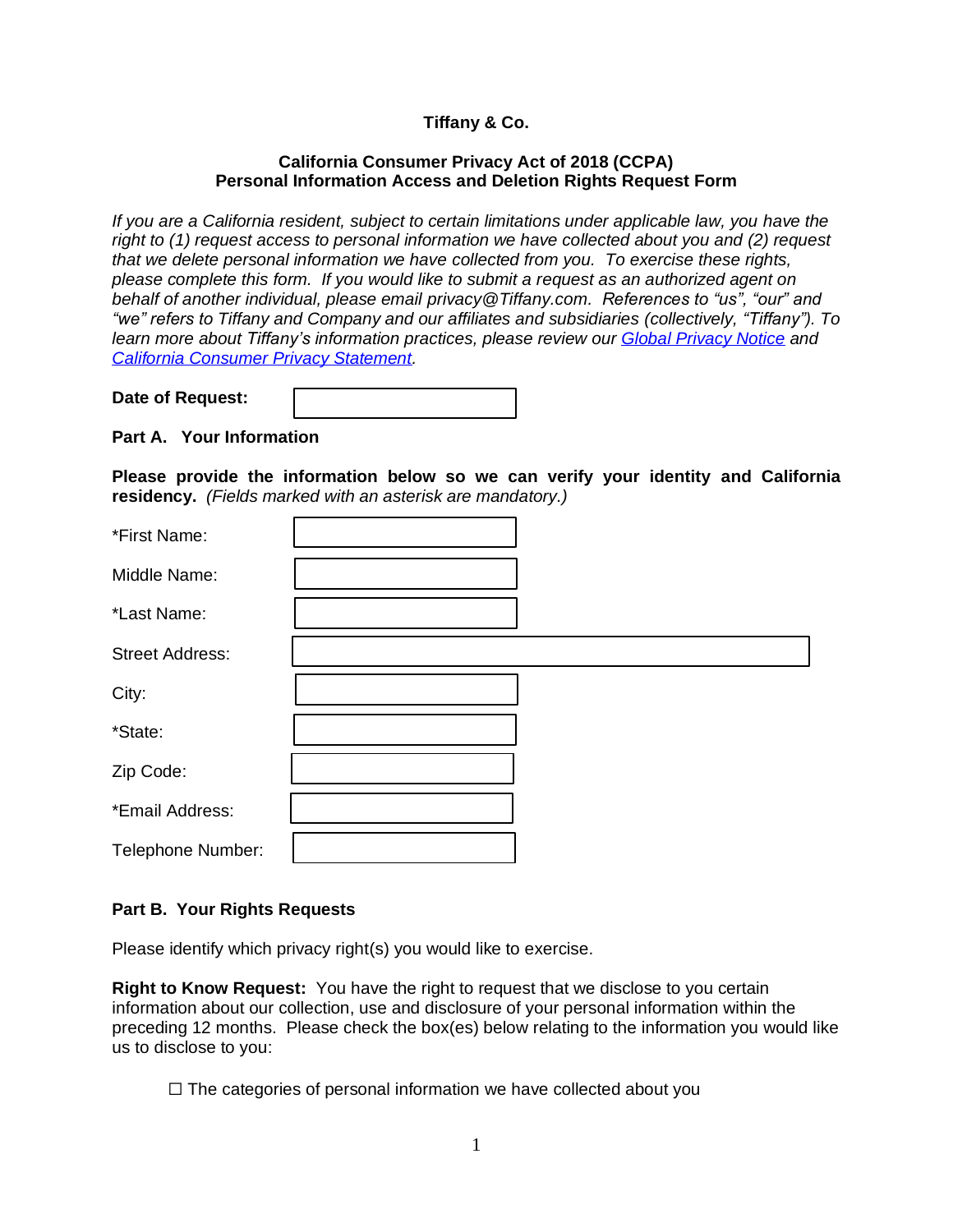- $\Box$  The categories of sources from which your personal information is collected
- ☐ The business or commercial purposes for collecting your personal information
- $\Box$  The categories of third parties with whom we shared your personal information
- ☐ The specific pieces of personal information we have collected about you (*Note: If this box is checked, you will need to sign the declaration on page 3 of this form and include the signed declaration with your request.)*

**Deletion Request:** You have the right to request that we delete the personal information that we collected from you, subject to certain exceptions as permitted by law.

 $\Box$  Check here if you would like us to delete the personal information we have collected about you.

□ Check here to confirm your deletion request.

Note: Once we have processed your request, we may require additional information to verify your identity.

Please return your completed form to privacy@Tiffany.com. You may also mail us the form at the following address:

## **Tiffany & Co. Data Protection Office**

200 Fifth Avenue  $-10$ th Floor New York, NY 10010